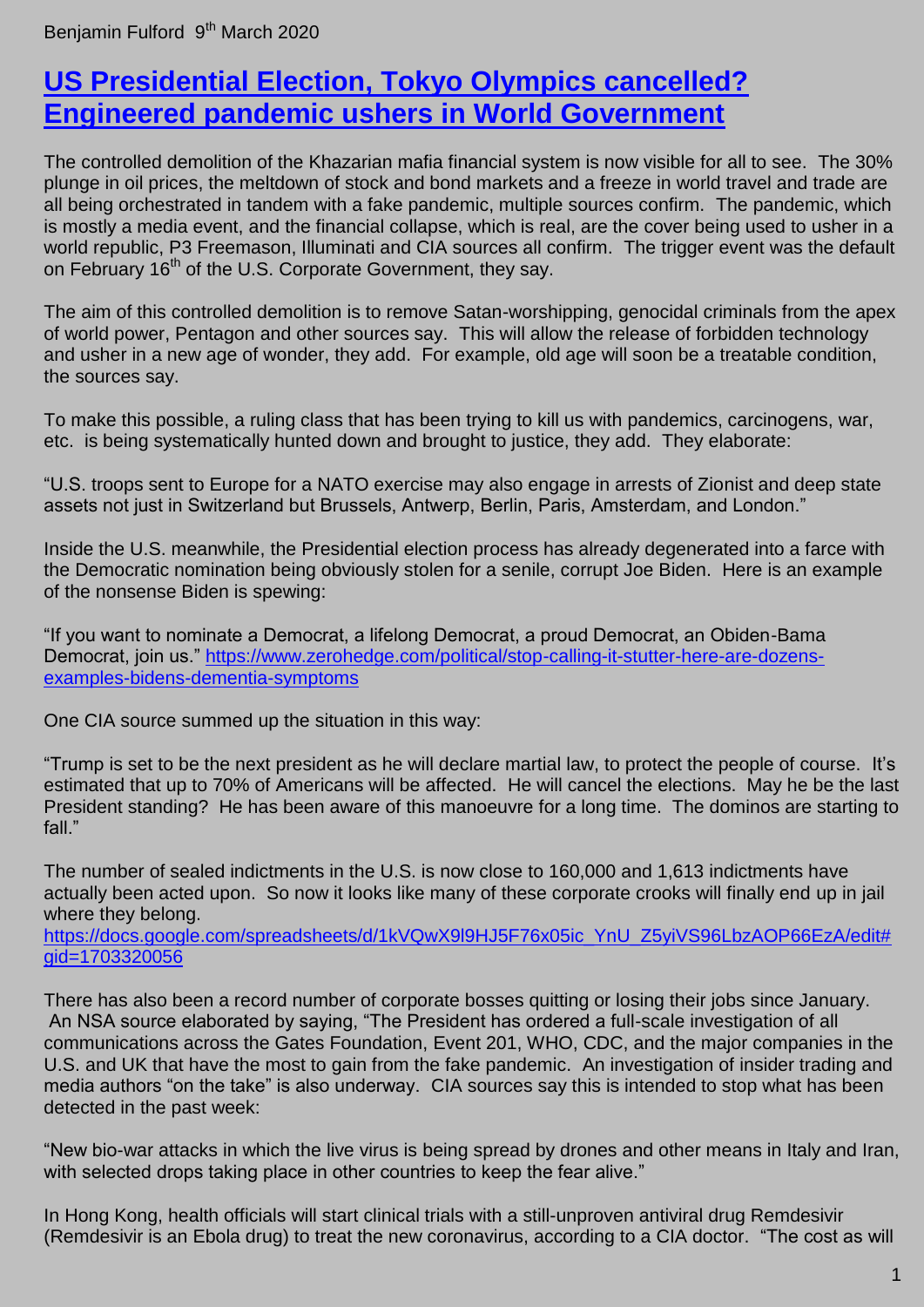be around \$1,000 for a course and governments will pay the pharmaceutical company of course," he notes.

The company behind this is the Gates Foundation owned Gilead Sciences. "Imagine just 10 million doses to start with globally. This is \$10 billion alone. Plus look at what their stock prices will do. <https://www.biopharmadive.com/news/coronavirus-remdesivir-gilead-antiviral-drug-covid-19/573261/>

At the top of this particular pyramid can be found, George P. Shultz,

Director Emeritus, Gilead Sciences. Deep stater Shultz was U.S. Secretary of State from 1982 to 1989 and has also been Secretary of the Treasury. He was also head of the Bechtel Group that many Japanese believe was involved in the Kobe Earthquake that killed 6,000 people in 1995.

One CIA source says:

"Gilead could be sitting on close to \$20 billion in untapped stock market value, provided it has success with a potential new coronavirus vaccine. They will milk this for every penny their greed can steal. Imagine what else is in the vaccine, an RFID chip perhaps?" [https://finance.yahoo.com/news/coronavirus-vaccine-could-add-billions-in-value-to-gilead-](https://finance.yahoo.com/news/coronavirus-vaccine-could-add-billions-in-value-to-gilead-161233464.html?guccounter=1)[161233464.html?guccounter=1](https://finance.yahoo.com/news/coronavirus-vaccine-could-add-billions-in-value-to-gilead-161233464.html?guccounter=1)

In any case, this doctor and other sources agree the Zionist Cabal is using a bio-weaponized coronavirus scam as a cover. The virus seems to be only killing elderly people with underlying health conditions, mostly pneumonia, they say. "Notice there are no children or teenagers affected so far," the doctor notes.

So a mild virus that mostly affects old people close to death is being used to spread global fear and will end up with most governments in all countries closing their borders, out of fear porn. "The world will be on lockdown. Then they will attempt to vaccinate everyone on the planet by mandate. The boys are in total panic mode," a CIA source predicts.

Here in Japan Zionist slave Prime Minister Shinzo Abe has been trying to use the fake, exaggerated pandemic to usher in martial law. Instead, Abe is going to be removed, CIA sources promise. They also say:

"Abe deserves everything he will be given. It will be interesting to see if he tries to make a deal and sing like a canary. For sure he will have a fatal accident or slip and fall on the soap in the shower and break his neck before he is able to spill the beans."

There is also a battle raging in the Vatican. "Pope Francis was deliberately given a mutation of the virus. He will die soon. The Vatican will try and cover it up until they have a clone/body double in place. This way they can control the narrative for the masses," a gnostic Illuminati source says. P3 Freemason sources, however, say Francis had only mild symptoms and is recovering.

In the UK as well, Brexit is leading to a purge of German double agents. MI6 and Pentagon sources say. Here is more on the fight from a Pentagon source:

"After the firing of UBS. Credit Suisse Ceo, Barclays CEO Jes Staley may be another casualty as it appears Jeffry Epstein may have groomed this former JP Morgan banker and blackmailed the UK parliament to get him the top job."

A former Barclay's banker accuses "the board and executive committee of Barclays bank PLC from 2011 to the present," of stealing and hijacking the technology for the quantum financial system.

Meanwhile, a senior MI6 source says the following people need to be arrested in order to end deep state control of the UK and Ireland: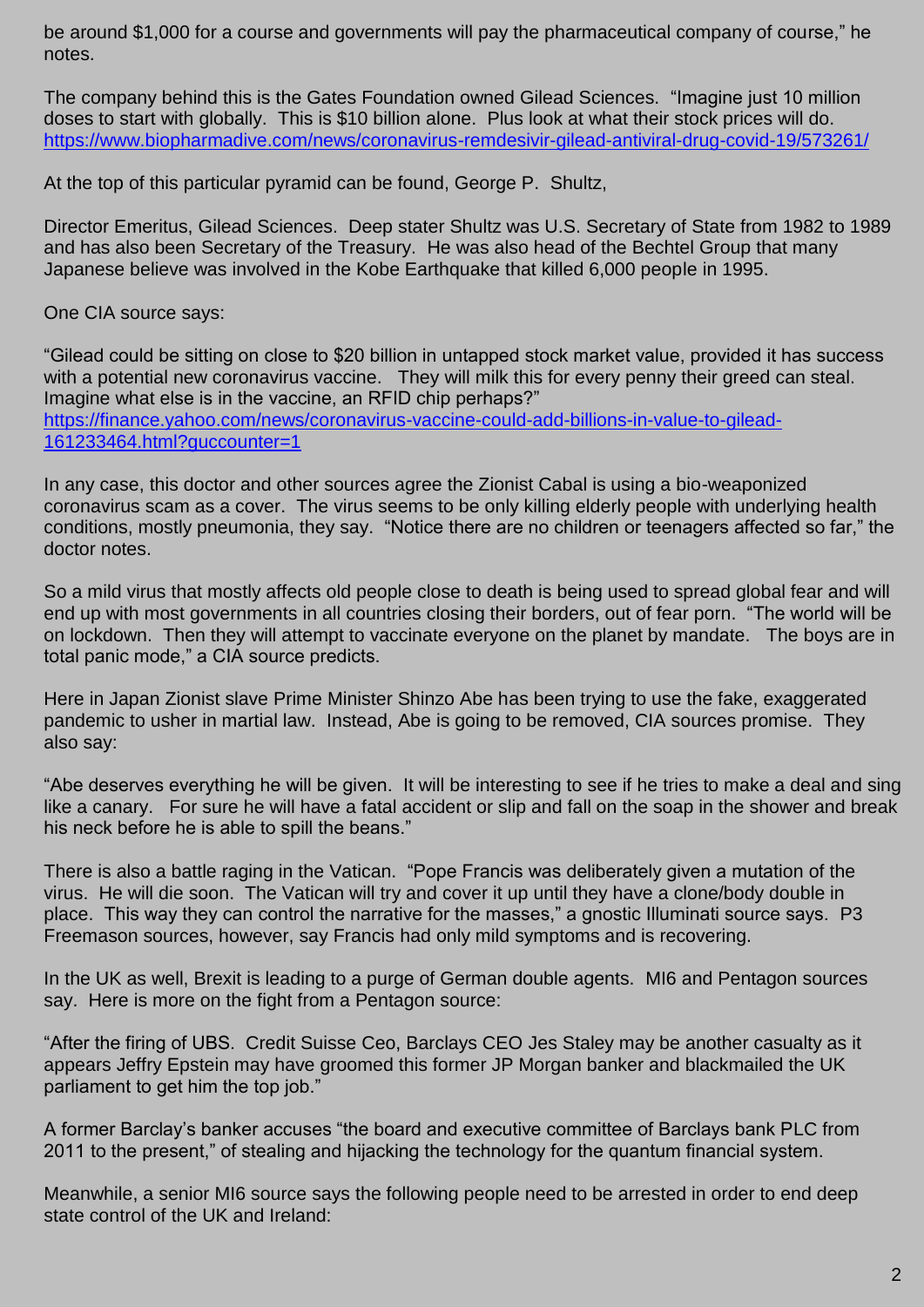"Queen Elizabeth in the Court of St. James, Prime Ministers Cameron, May and Johnson, President Michael D. Higgins of Ireland, the joint directorate of MI5/MI6 Andrew Parker and Alex Younger, Irish civilian police commissioners Noireen O'Sullivan and Drew Harris, Baron Nathaniel Rothschild and UK and Irish cabinet secretaries Mark Sidwell and Martin Frazer both German double agents. These two men essentially run both countries irrespective of the Prime Minister of the Day."

There has already been a purge in Saudi Arabia where a Zionist takeover attempt was thwarted. Three princes and dozens of military and ministry of the interior officials have been removed as a result. Immediately after the purge, a major oil war began. Both Russia and Saudi Arabia are flooding the world with oil even as the "pandemic" has radically cut demand. A senior CIA source says:

"Oil is out of date and most likely will drop to \$10 per barrel before this is finished. The new energy technologies are ready to be released by Trump."

One example of this type of technology at the link below would make hydrogen much cheaper than oil. <https://www.popularmechanics.co.za/science/hydrogen-made-using-rust/>

This oil price collapse is putting an end to the oil for U.S. dollars scam the Zionists have been using to extort the U.S. and the world since the 1970's. They are being brought down NOW, CIA sources say.

Pentagon sources agree noting Israeli Defense Forces personnel have been "banned from foreign travel as a resolutely stiffened International Criminal Court lowers the boom on not just war crimes of Israel but those committed by U.S. forces and the CIA in Afghanistan."

Pentagon sources add that:

"ICC probes may expand to CIA drone strikes, Afghan drug trafficking and Israeli war crimes against Syria, Yemen, Iraq and Lebanon, as well as for using airliners as human shields."

The sources also note:

"Third time is not the charm as war criminal Bibi [Benjamin Netanyahu] may finally be deposed as PM, and Trump may have outsourced arrests of Zionists to the ICC."

Netanyahu, like his puppet Abe, is trying to use the "pandemic" as an excuse for martial law. But the Israeli armed forces are not going to fight their own people on behalf of this Satan worshipping pseudo-Jew, Mossad sources promise.

We are also getting mixed intelligence about the situation in China. CIA sources in South East Asia who interviewed Thai citizens recently evacuated from Wuhan say:

"The situation is far worse than what is being told in the media, people are bleeding out from the nose eyes, ears and lungs now. It is spreading much faster than anticipated. The actual deaths in Wuhan are close to 3 million. The city is the largest cemetery on the planet. It will remain on lockdown. This started near Wuhan where there was a massive electromagnetic radiation disaster, connected with 5G. The microwave blast cooked the citizens from the inside out. The release of the virus occurred at about the same time to adjust the narrative. The massive pollution there added to the catastrophe. There was no culling ordered by Xi Jinping. More fear porn. There is a massive cover-up. This accident may be China's Chernobyl."

A Chinese agent in Tokyo also says the situation is worse than the government admits. Asked about Taiwanese and Russian reports that President Xi Jinping had been replaced, the source only said: "there are several Xi Jinpings." Japanese businessmen with extensive links to China, however, say production is returning to normal across much of the country.